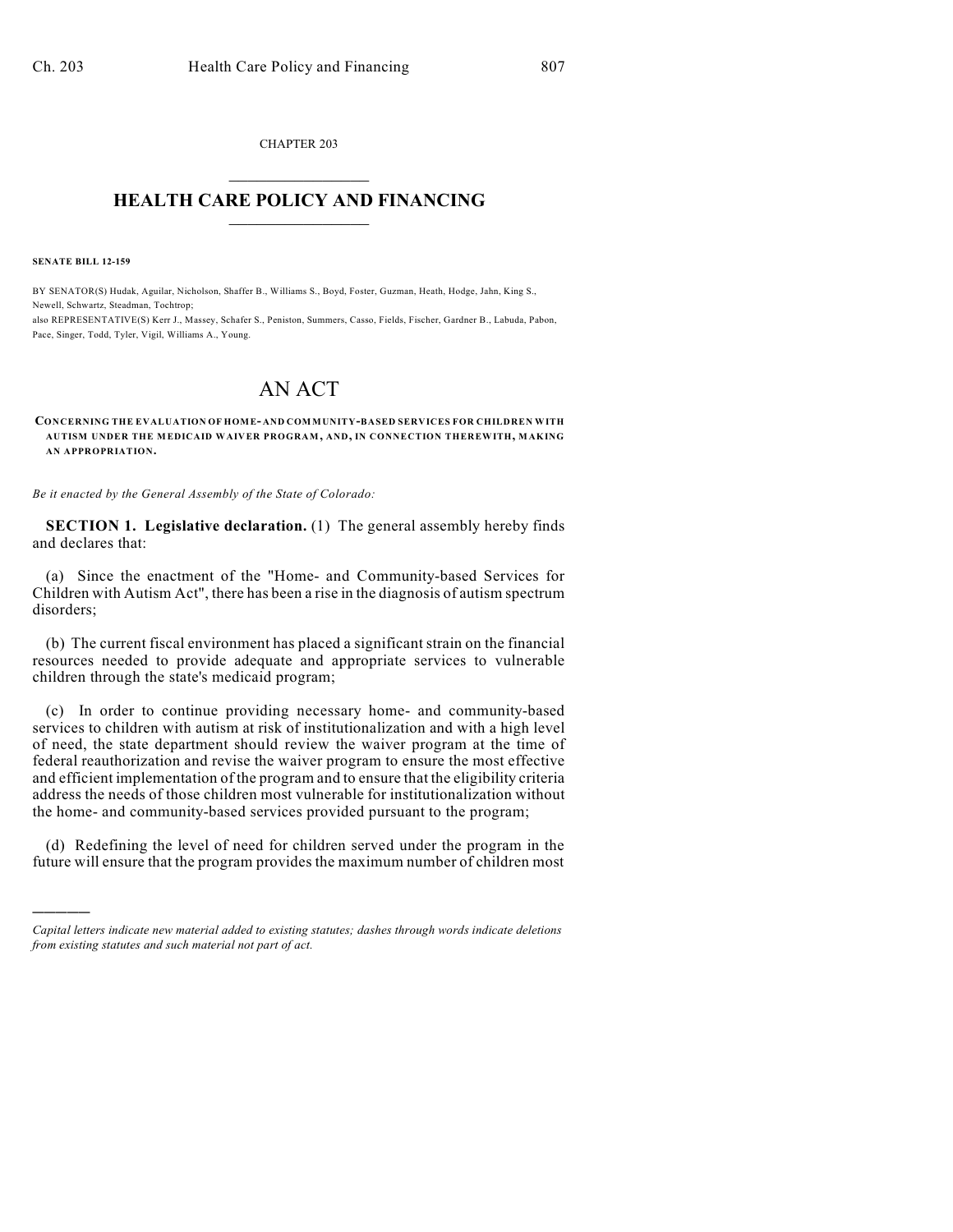vulnerable to institutionalization with necessary home- and community-based services and that the program retains the level of service contemplated at the time the program was enacted;

(e) Further, the department of health care policy and financing should provide more structure and clarity to the evaluation process, as required by existing law, to ensure that the home- and community-based services provided to eligible children pursuant to the program are effective and appropriate to the child's level of need during the entire period of time the child is receiving services under the program; and

(f) Moreover, the state departmentshould determine if additional eligible children who are on the wait list to receive services may be served under the waiver program based upon existing federal authorization and the moneys available in the Colorado autism treatment fund.

**SECTION 2.** In Colorado Revised Statutes, 25.5-6-804, **amend** (8); and **add** (9) and (10) as follows:

**25.5-6-804. Services - duties of the state department - rules.** (8) (a) The state board shall adopt rules necessary to implement and administer the provisions of this part 8, including but not limited to requiring an ongoing evaluation process for each eligible child and the use of an external evaluation contractor for this purpose.

(b) AN ELIGIBLE CHILD PARTICIPATING IN SERVICES PURSUANT TO THIS PART 8 SHALL BE EVALUATED AT ENTRY INTO THE PROGRAM, AT LEAST EVERY SIX MONTHS DURING THE COURSE OF SERVICES, AND AT THE TERMINATION OF SERVICES PURSUANT TO THIS PART 8. THE EVALUATIONS SHALL INCLUDE, BUT NEED NOT BE LIMITED TO:

(I) AN ASSESSMENT OF THE ELIGIBLE CHILD'S EXPRESSIVE AND RECEPTIVE COMMUNICATION THROUGH THE USE OF A STANDARDIZED AND NORM-REFERENCED ASSESSMENT AS DETERMINED BY THE STATE DEPARTMENT THROUGH RULE;

(II) AN ASSESSMENT OF THE ELIGIBLE CHILD'S ADAPTIVE SKILLS INCLUDING SELF-HELP SKILLS THROUGH THE USE OF A NORM-REFERENCED AND STANDARDIZED ASSESSMENT AS DETERMINED BY THE STATE DEPARTMENT THROUGH RULE; AND

(III) AN ASSESSMENT OF THE SEVERITY OF THE ELIGIBLE CHILD'S MALADAPTIVE BEHAVIOR, INCLUDING SELF-INJURIOUS OR AGGRESSIVE BEHAVIORS OR TANTRUMS, THROUGH THE USE OF A NORM-REFERENCED AND STANDARDIZED ASSESSMENT AS DETERMINED BY THE STATE DEPARTMENT THROUGH RULE.

(c) THE EVALUATIONS SHALL BE CONDUCTED PURSUANT TO THE PROVISIONS OF PARAGRAPH (b) OF THIS SUBSECTION (8) BY THE CHILD'S LEAD THERAPIST OR OTHER TRAINED PROFESSIONALS AS DESIGNATED BY THE DEPARTMENT.

(d) THE EVALUATOR SHALL PROVIDE A COPY OF THE EVALUATION, INCLUDING ANY SUPPORTING DATA, TO THE ELIGIBLE CHILD'S PARENT OR LEGAL GUARDIAN AND TO THE AGENCY RESPONSIBLE FOR THE ELIGIBLE CHILD'S CARE PLANNING. THE AGENCY RESPONSIBLE FOR THE ELIGIBLE CHILD'S CARE PLANNING SHALL RETAIN A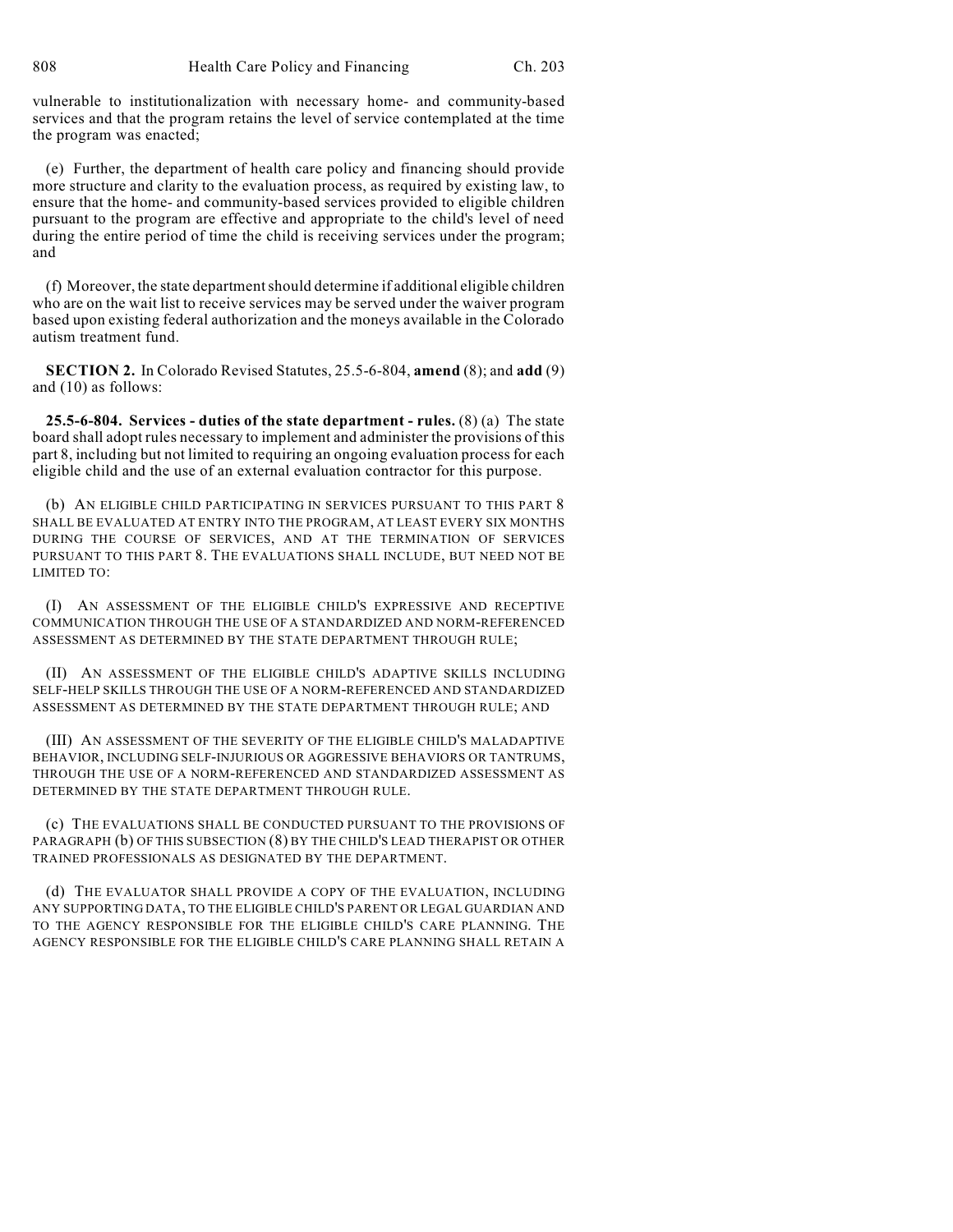COPY OF THE ELIGIBLE CHILD'S EVALUATION AND SUPPORTING DATA.

(e) ANY COSTS ASSOCIATED WITH THE EVALUATIONS REQUIRED PURSUANT TO THIS SUBSECTION (8) SHALL BE INCLUDED WITHIN THE ANNUAL COST LIMITATION ON SERVICES SET FORTH IN SUBSECTION (2) OF THIS SECTION. EVALUATIONS OF AN ELIGIBLE CHILD MAY BE CONDUCTED THROUGH THE ELIGIBLE CHILD'S SCHOOL OR WITH OTHER RESOURCES THAT ARE NOT PART OF THE SERVICES PROVIDED PURSUANT TO THIS PART 8, SO LONG AS THE EVALUATIONS ARE CONSISTENT WITH THE PROVISIONS OF PARAGRAPH (b) OF THIS SUBSECTION (8).

(f) THE ONGOING EVALUATION OF CHILDREN RECEIVING SERVICES UNDER THE PROGRAM PURSUANT TO THIS SUBSECTION (8) SHALL NOT BE USED TO ALTER A CHILD'S ELIGIBILITY TO PARTICIPATE IN THE PROGRAM.

(9) THE STATE DEPARTMENT SHALL ANNUALLY REVIEW THE AVAILABLE BALANCE IN THE COLORADO AUTISM TREATMENT FUND, CREATED PURSUANT TO SECTION 25.5-6-805, TO DETERMINE WHETHER ADDITIONAL ELIGIBLE CHILDREN MAY BE PROVIDED SERVICES PURSUANT TO THIS PART 8 CONSISTENT WITH EXISTINGFEDERAL AUTHORIZATION.

(10) SO LONG AS CHILDREN WHO ARE DETERMINED ELIGIBLE FOR THE AUTISM WAIVER PROGRAM ARE ON A WAIT LIST TO RECEIVE SERVICES, THE STATE DEPARTMENT'S PRIORITY SHALL BE TO MOVE OFF OF THE WAIT LIST AND INTO THE AUTISM WAIVER PROGRAM THOSE CHILDREN WHO ARE DETERMINED TO HAVE AN IMMINENT NEED FOR SERVICES AS DETERMINED THROUGH AN OBJECTIVE ASSESSMENT PROCESS.THE STATE DEPARTMENT'S OBJECTIVE ASSESSMENT PROCESS FOR DETERMINING IMMINENT NEED FOR SERVICES UNDER THE AUTISM WAIVER PROGRAM SHALL INCORPORATE NORM-REFERENCED AUTISM ASSESSMENT FINDINGS AND PRIORITIZE CHILDREN BASED ON THE SEVERITY OF THE CHILD'S ASSESSED CONDITION.THIS SUBSECTION (10) SHALL APPLY ONLY UPON THE APPROVAL BY THE CENTERS FOR MEDICARE AND MEDICAID SERVICES THAT IT IS CONSISTENT WITH FEDERAL LAW.

**SECTION 3.** In Colorado Revised Statutes, 25.5-6-805, **amend** (1) as follows:

**25.5-6-805. Colorado autism treatment fund.** (1) The Colorado autism treatment fund is hereby created and established in the state treasury for the purpose of paying for services provided to eligible children AND FOR PARTICIPANT AND PROGRAM EVALUATIONS pursuant to this part 8. Such fund shall be comprised of tobacco settlement moneys allocated to such fund. Moneys in the fund shall be subject to annual appropriation by the general assembly for the purposes of this part 8. At the end of any fiscal year, all unexpended and unencumbered moneys in the fund shall remain therein and shall not be credited or transferred to the general fund or any other fund. Any moneys in the fund not expended for the purpose of this part 8 may be invested by the state treasurer as provided by law. All interest and income derived from the investment and deposit of moneys in the fund shall be credited to the fund.

**SECTION 4.** In Colorado Revised Statutes, **add** 25.5-6-806 as follows:

**25.5-6-806. Autism waiver - program evaluation.** (1) AS PROVIDED IN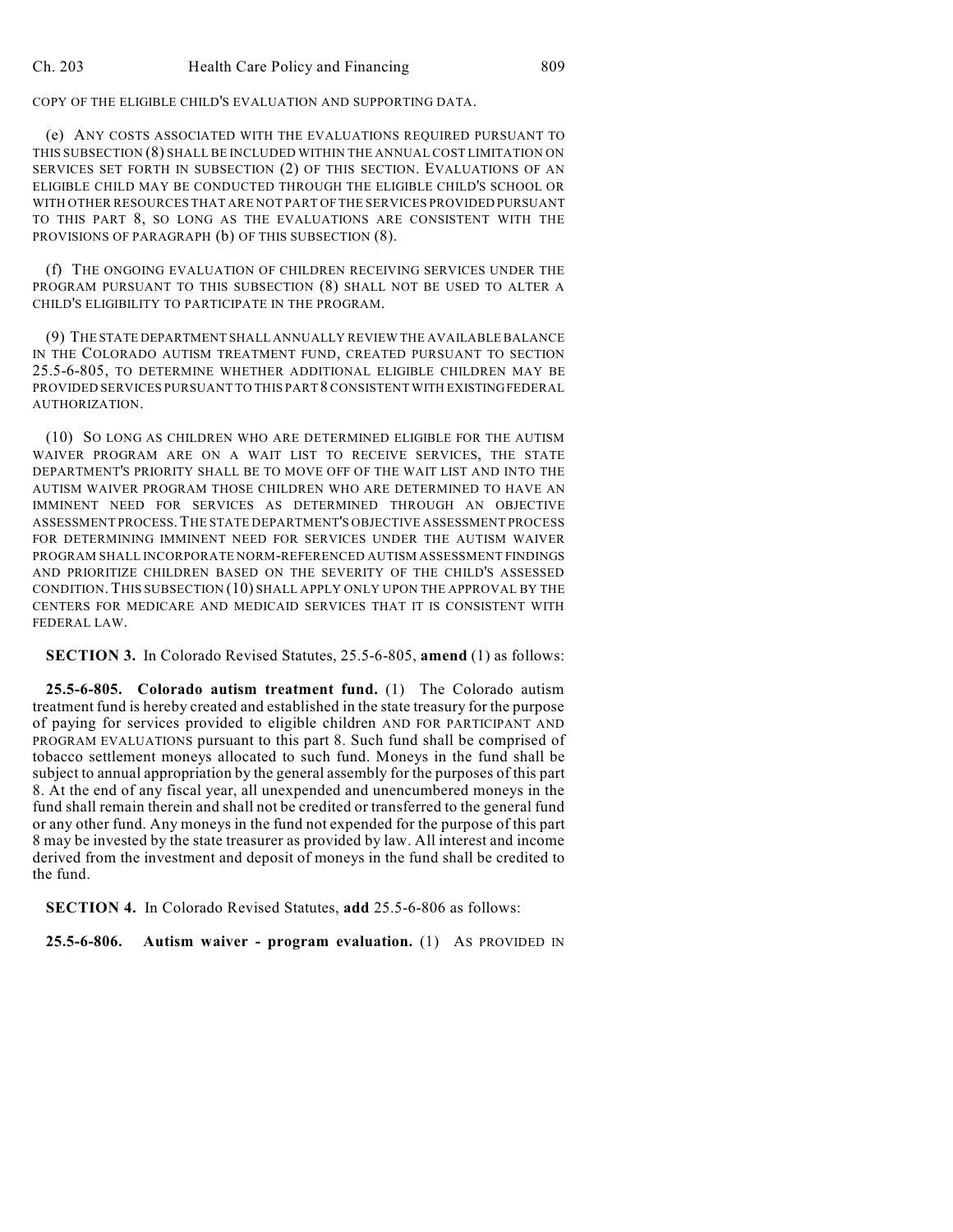SUBSECTION (2) OF THIS SECTION, THE STATE DEPARTMENT SHALL SUBMIT WRITTEN PROGRAM EVALUATIONS TO THE HEALTH AND ENVIRONMENT COMMITTEE OF THE HOUSE OF REPRESENTATIVES, OR ANY SUCCESSOR COMMITTEE, AND TO THE HEALTH AND HUMAN SERVICES COMMITTEE OFTHE SENATE, OR ANY SUCCESSOR COMMITTEE, CONCERNING HOME- AND COMMUNITY-BASED SERVICES PROVIDED TO CHILDREN WITH AUTISM PURSUANT TO THIS PART 8. THE STATE DEPARTMENT SHALL DETERMINE THE APPROPRIATE PROCESS AND PROCEDURES FOR CONDUCTING THE EVALUATION, INCLUDING PROCEDURES TO PROTECT A PROGRAM PARTICIPANT'S INDIVIDUALLY IDENTIFYING INFORMATION.

(2) (a) ON OR BEFORE JUNE 1, 2013, THE STATE DEPARTMENT'S EVALUATION SHALL INCLUDE, AT A MINIMUM, INFORMATION CONCERNING:

(I) THE NUMBER OF ELIGIBLE CHILDREN RECEIVING SERVICES OR WHO HAVE RECEIVED SERVICES UNDER THE WAIVER PROGRAM;

(II) THE AVERAGE AND MEDIAN AGE OF ELIGIBLE CHILDREN WHEN THEY BEGIN RECEIVING SERVICES AND THE AVERAGE LENGTH OF TIME THAT CHILDREN RECEIVE SERVICES; AND

(III) THE AVERAGE COST OF SERVICES PROVIDED TO AN ELIGIBLE CHILD.

(b) ON OR BEFORE JUNE 1, 2014, THE STATE DEPARTMENT'S EVALUATION SHALL INCLUDE, AT A MINIMUM, INFORMATION CONCERNING THE DESIGN AND IMPLEMENTATION OF THE ONGOING EVALUATION PROCESS PURSUANT TO SECTION 25.5-6-804 (8).

(c) (I) ON OR BEFORE JUNE 1, 2015, THE STATE DEPARTMENT'S EVALUATION SHALL INCLUDE AN EVALUATION OF ELIGIBLE CHILDREN'S CARE PLANS AND EVALUATIONS CONDUCTED AT THE BEGINNING AND ENDING OF SERVICES, AS WELL AS ONGOING EVALUATIONS DURING THE COURSE OF SERVICES, TO DETERMINE WHETHER HOME- AND COMMUNITY-BASED SERVICES PROVIDED PURSUANT TO THIS PART 8 ARE EFFECTIVE IN MEETING THE GOALS OF THE WAIVER PROGRAM, WHICH GOALS INCLUDE, BUT ARE NOT LIMITED TO:

(A) SERVING THE CHILDREN MOST VULNERABLE TO INSTITUTIONALIZATION WITHOUT THE SERVICES PROVIDED PURSUANT TO THIS PART 8:

(B) KEEPING CHILDREN OUT OF INSTITUTIONS; AND

(C) DEMONSTRATING IMPROVEMENT IN THE CHILD'S EXPRESSIVE AND RECEPTIVE COMMUNICATION, ADAPTIVE SKILLS, SUCH AS DRESSING AND TOILETING, AND A REDUCTION IN THE SEVERITY OF THE CHILD'S MALADAPTIVE BEHAVIOR, INCLUDING SELF-INJURIOUS OR AGGRESSIVE BEHAVIOR AND TANTRUMS, THROUGH THE USE OF STANDARDIZED AND NORM-REFERENCED ASSESSMENTS.

(II) THE STATE DEPARTMENT MAY CONTRACT WITH AN INDEPENDENT PROGRAM EVALUATOR WITH EXPERTISE IN REVIEWING TREATMENT PROGRESS REPORTS, INDIVIDUAL EVALUATIONS, AND MEDICAL RECORDS FOR PURPOSES OF CONDUCTING THE EVALUATION PURSUANT TO THIS PARAGRAPH (c) CONCERNING THE EFFECTIVENESS OF THE HOME- AND COMMUNITY-BASED SERVICES PROVIDED